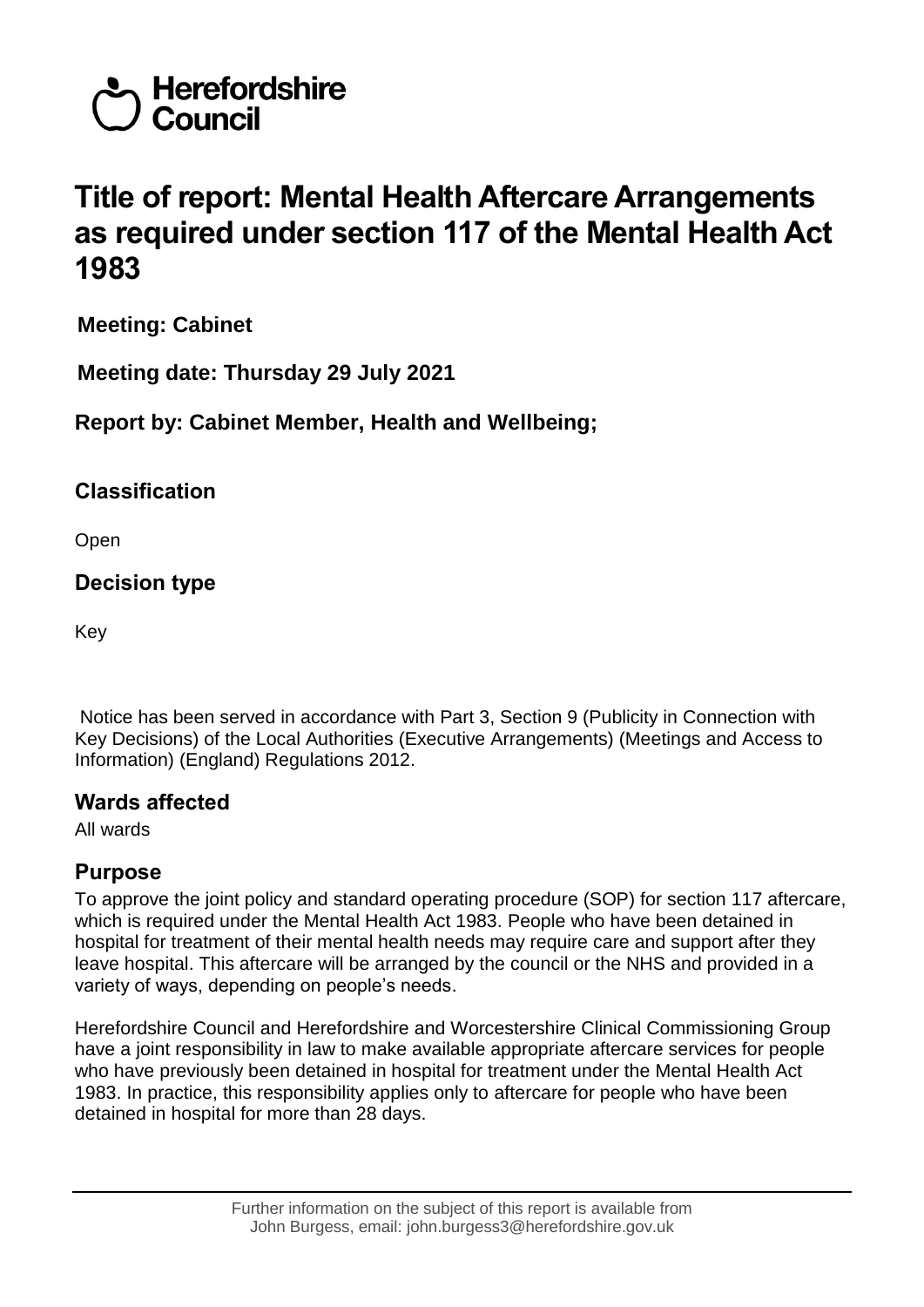#### **Recommendation(s)**

**That:**

- **a) The draft joint policy and draft standard operating procedure for section 117 mental health aftercare are approved; and**
- **b) The Acting Director for Adults and Communities, in consultation with the Cabinet Member for health and wellbeing and the Director for Children and Families is authorised to make all operational decisions to ensure implementation of the policy and procedure, agreeing any operational changes to the documents, including those arising from case law, as required for their implementation.**

#### **Alternative options**

1. Do nothing and continue to provide aftercare services without an appropriate and agreed policy or procedures in place. This is not recommended as there would be continuing risks that the council would fail to meet statutory obligations under the Mental Health Act 1983. The existing policy which will be superseded by this proposal is no longer current, and has been overtaken by various legislative developments and new case law, as well as changes in practice. It would also be very difficult to monitor compliance and ensure that aftercare services were delivered consistently to all those who are entitled to them. Failure to monitor aftercare services could also result in litigation against the council and/or CCG if we were found to have neglected or avoided our legal responsibilities. Without the proposed Standard Operating Procedure (SOP) and associated quality assurance panel arrangements the council would not have certainty as to the appropriate spending commitments arising from section 117.

# **Key considerations**

- 2. The arrangements proposed in this paper relate to the care and support people may need to help with their mental health after they have come out of hospital. The law recognises that these aftercare needs may be particularly significant where someone has been detained in hospital for a period of time, more than 28 days. This applies to both adults and children and the care people need can be varied and may last for any length of time.
- 3. Section 117 of the Mental Health Act 1983, as amended, requires clinical commissioning groups (CCGs) and local authorities, in co-operation with voluntary agencies, to provide or arrange for the provision of after-care services to individuals detained in hospital for treatment under sections 3, 37, 45A, 47 or 48 of the Act who then cease to be detained. Section 3 concerns treatment of mental health needs and provides that someone can be detained for up to six months initially and that the detention can be renewed. The other eligible sections of the Act all form part of the criminal justice provisions and concern detention or transfer whilst detained. Section 37 being the most commonly used.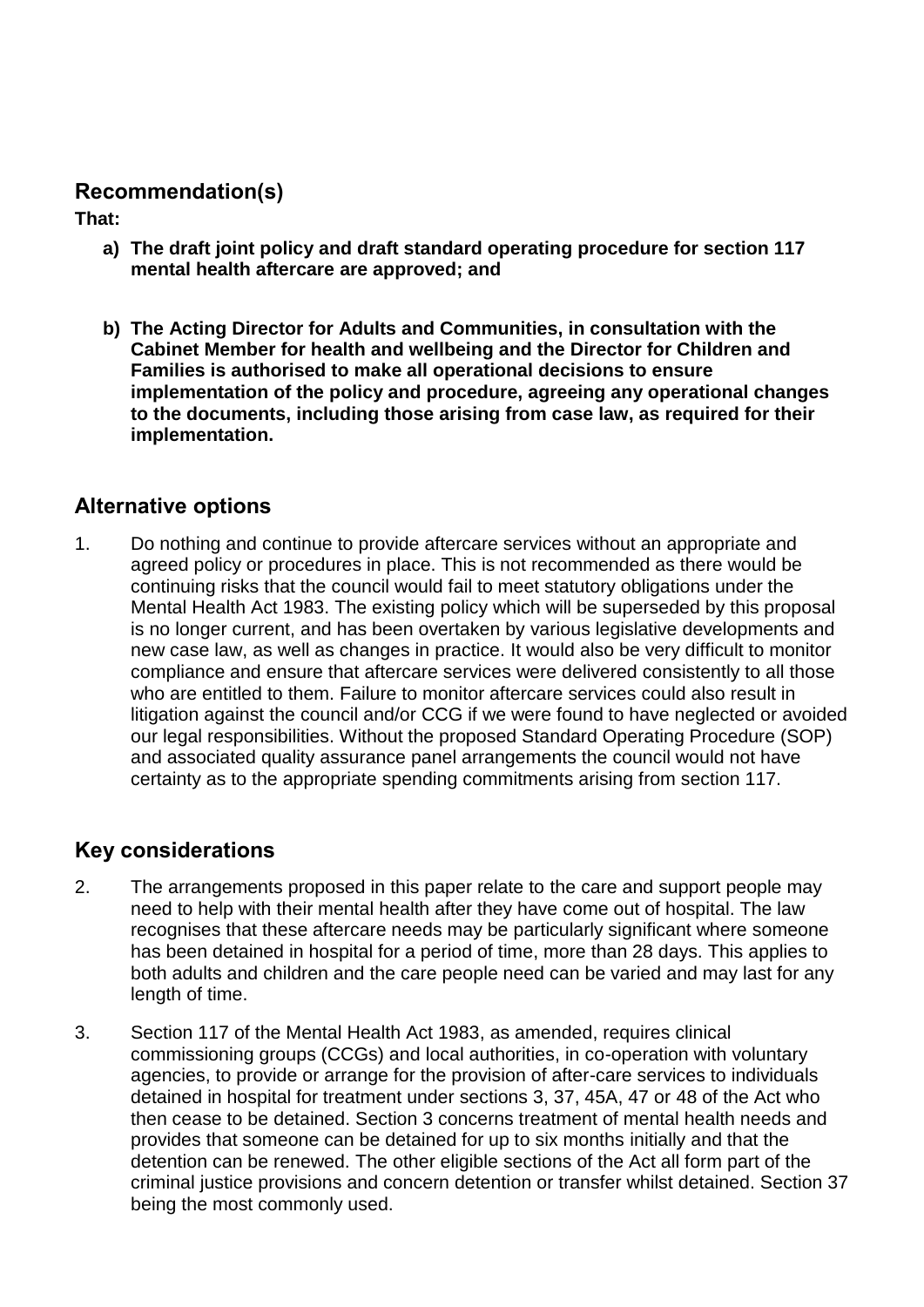4. The great majority of people detained under the Mental Health Act 1983 are detained only for up to 28 days, under section 2 for assessment, and so are not eligible under section 117. Of those people who are eligible for aftercare, most have been detained for treatment under section 3.The relevant forms of detention are as follows;

| Section 3   | Detained in hospital for treatment                               |
|-------------|------------------------------------------------------------------|
| Section 37  | Admitted to hospital by an order of the Court                    |
| Section 45A | Admitted to hospital by a direction of the Court                 |
| Section 47  | Removal to hospital of a person serving sentence of imprisonment |
| Section 48  | Removal to hospital of other prisoners                           |

- 5. The Mental Health Act Code of Practice defines section 117 aftercare services as having the purpose of:
	- a. meeting a need arising from or related to a person's mental health disorder at the time of their detention; and
	- b. reducing the risk of a deterioration of the person's mental health condition and so reducing the risk of a person requiring re-admission for treatment for mental disorder at the time of their original detention.
- 6. Generally, these duties have been understood and followed appropriately by Herefordshire Council and the CCG, but the existing policy does not outline clearly the responsibilities and expectations of all partners under section 117, as set out in the Mental Health Act 1983 and subsequently amended under the Care Act 2014.
- 7. Since the autumn of 2020, the council has been working with the CCG, HWHCT and Worcestershire County Council to review and develop a new section 117 policy, and Standard Operating Procedure (SOP). Work has also been undertaken to clarify arrangements for quality assurance purposes and maintaining a joint register of all individuals who are entitled to aftercare. The draft policy and associated SOP clearly set out the legal framework for aftercare, the duties imposed on health and social care, with details of how each agency is required to fulfil its obligations to people.
- 8. It is important to note that not every person who becomes eligible for section 117 aftercare services will actually need them at the point of being discharged, while others may decline an offer of aftercare support. This does not mean that the council or CCG no longer have a responsibility to provide aftercare services, if the situation changes over time. As a consequence there will always be some disparity between the numbers of people who are recorded as being entitled to aftercare, and the actual number who are receiving aftercare services.
- 9. As a result of the new arrangements, people will receive the benefit of;
	- a. An agreed aftercare plan
	- b. Certainty that the agreed care and support will be arranged and funded
	- c. A review by health and/or social care with the person's involvement
	- d. Clear and concise information and advice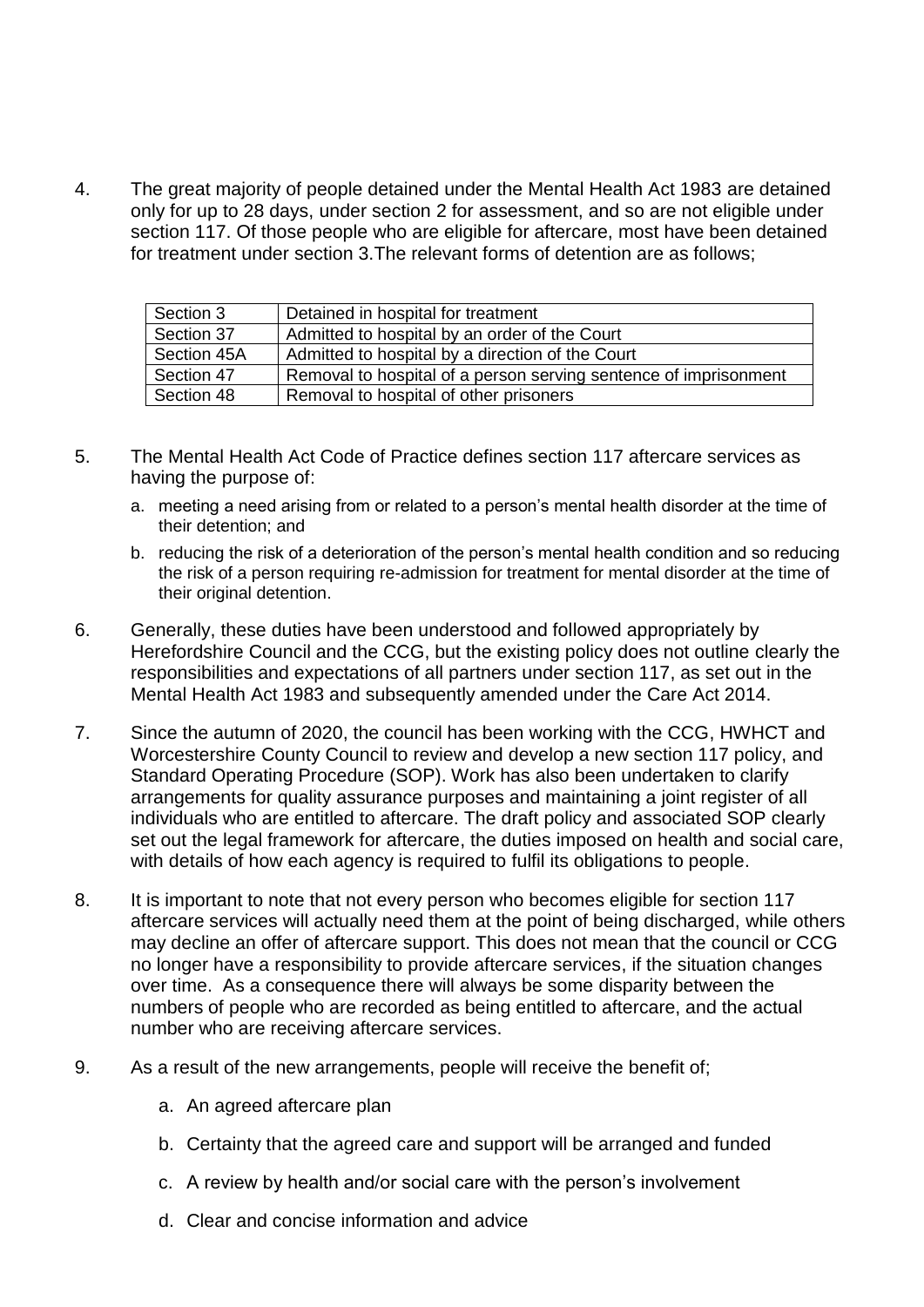Individuals receiving aftercare services will be reviewed by NHS and or Social care professionals depending on their needs and their agreed discharge plan. Aftercare plans and services may alter over time, depending on any reduction or increase in need for after care services.

- 10. Aftercare services can be very wide ranging and may include nursing or residential care, Shared Lives placements or daytime services, as well as support arranged through direct payments. Currently, there are 126 people receiving aftercare services for whom Herefordshire Council is making a financial contribution. There are eight people under the age of 18 eligible for aftercare under section 117, six of whom are 16 years or above.
- 11. Charges cannot be made by the council for services provided to a person under section 117. Importantly however, any services provided to the person which do not relate to their mental health condition, for example assistance with a physical disability, would be provided under the Care Act 2014, and so a financial contribution may be required.
- 12. Although the CCG is responsible for the provision of clinical health aftercare services, most of this work is carried out by the local commissioned mental health provider; Herefordshire and Worcestershire Health and Care Trust (HWHCT). However, the CCG will make the final decision for the NHS with regard to services arranged under section 117.
- 13. The policy reflects the key elements of legislation that apply to people who are eligible under section 117 and so little of its detail is especially bespoke for Herefordshire. However it is required under the Mental Health Act to have a local joint statement of how the law is implemented. Some of the provisions of section 117 are complex in practice, so having a policy in place will ensure compliance with legislation and assist operational and commissioning staff for health and social care in making individual decisions. Some important aspects of the policy are:
	- a. Section 117 applies to people of all ages and so it is important that the policy is clear and enables staff from Children and Families Services to fulfil the council's duties. Where decisions about aftercare for children are being made, appropriate representation is involved throughout the whole process.
	- b. Ordinary Residence (OR) rules govern the responsibility for funding someone's care when they relocate between council areas. OR can be a complex and problematic issue under normal circumstances, but section 117 can complicate such cases further. It is essential that staff understand the implications of section 117 for OR and responsibilities will often continue when a person moves to a different area. However responsibilities can change if a person already subject to section 117 moves to a new area and is then subsequently detained in hospital under one of the relevant sections (see paragraph 4 above).
	- c. A person can be discharged from section 117 because they no longer require aftercare support, but this must be a joint decision between health and social care. The agencies should agree that the person's mental health care needs have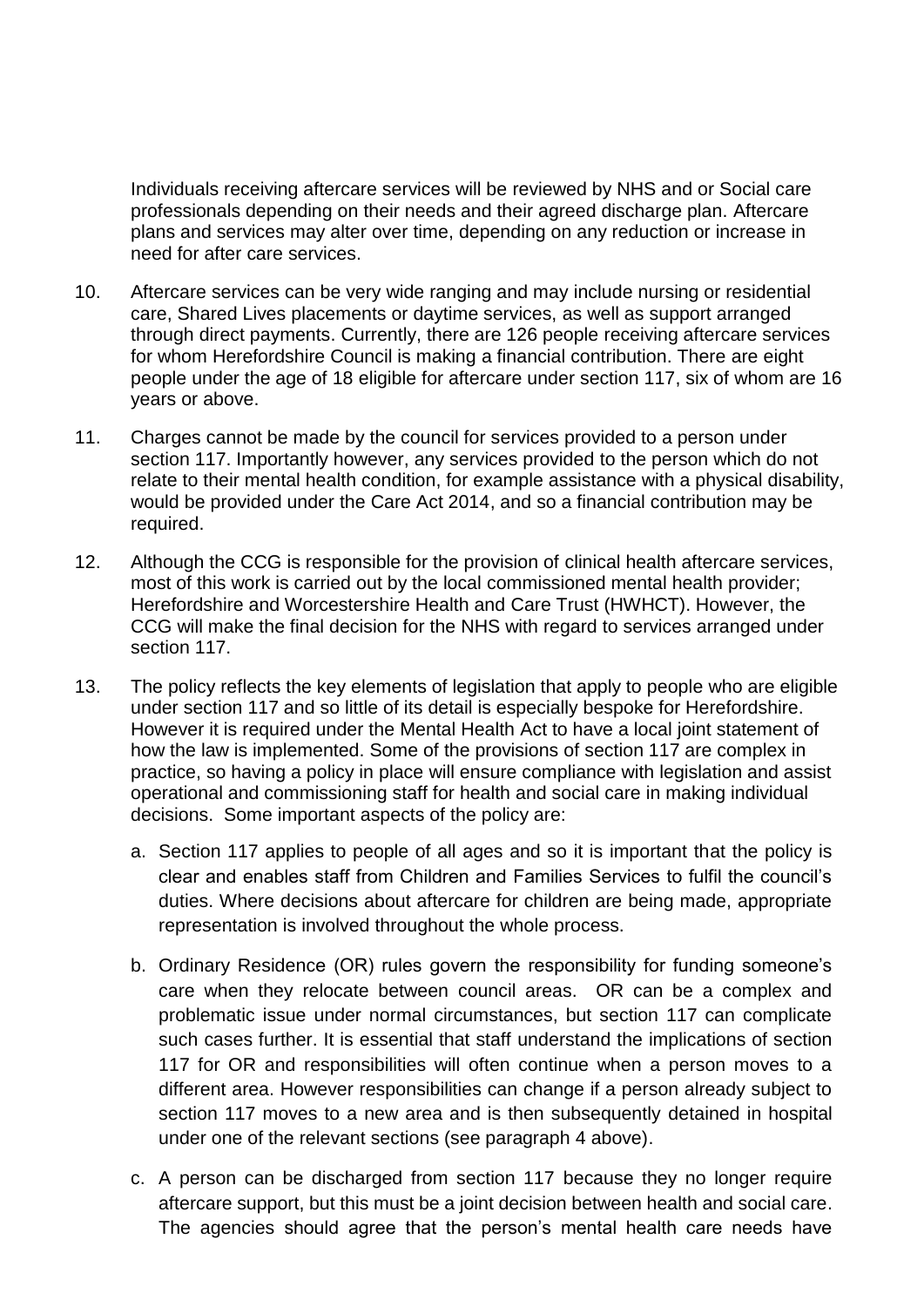reduced to the point that the aftercare services are no longer required; the patient should be as fully involved as possible in this decision.

- d. Responsibility for funding aftercare services is joint between health and social care, but this section also covers the interface with continuing healthcare, funded nursing care as well as the Care Act 2014
- e. Funding for aftercare services can be taken as a direct payment through a Personal Budget or, in the case of health funding, as a Personal Health Budget (PHB)
- f. The s117 Care Plan will set out the after care arrangements and other related care and support needs, so that they are clear to the individuals receiving the care and support, providing a basis from which the individual's needs and care plans will be reviewed as set out in the Standard Operating Procedures.
- 14. The Standard Operating Procedure goes into greater detail in some areas not included in the policy and provides a framework for good practice in Herefordshire, in line with statutory duties. It aims to ensure that staff in both the NHS and the council, are aware of their responsibilities under Section 117, highlighting expectations around the planning and provision of aftercare services.
	- a. Planning for aftercare services following discharge from hospital should commence at the earliest opportunity with a joint planning meeting taking place prior to discharge. The SOP identifies who should be involved and the process for making decisions,
	- b. In assessing needs under section 117, these cannot be seen in isolation and therefore other appropriate assessments such as continuing healthcare and strengths based assessment should be completed prior to determining aftercare needs.
	- c. Under the new arrangements, all those eligible will have an aftercare plan. The care planning procedure identifies the need to share the care plan across all involved agencies who are either commissioning or providing services.
	- d. The SOP provides guidance on how and when reviews of aftercare should take place and how they should be documented and shared.
	- e. Discharge from section 117 aftercare will be appropriate in some cases and must follow guidance and direction provided to ensure the correct procedures are followed by all agencies.
- 15. The Standard Operating Procedure also encompasses in more detail other parts of the Policy, so giving greater clarity around the legal framework and local procedures. Two additional elements are also covered relating to the funding of aftercare services and monitoring the effectiveness of aftercare services, including a joint register of people who are subject to section 117. These are highlighted in the document, but there will be separate terms of reference for both the monitoring group and the quality assurance panel.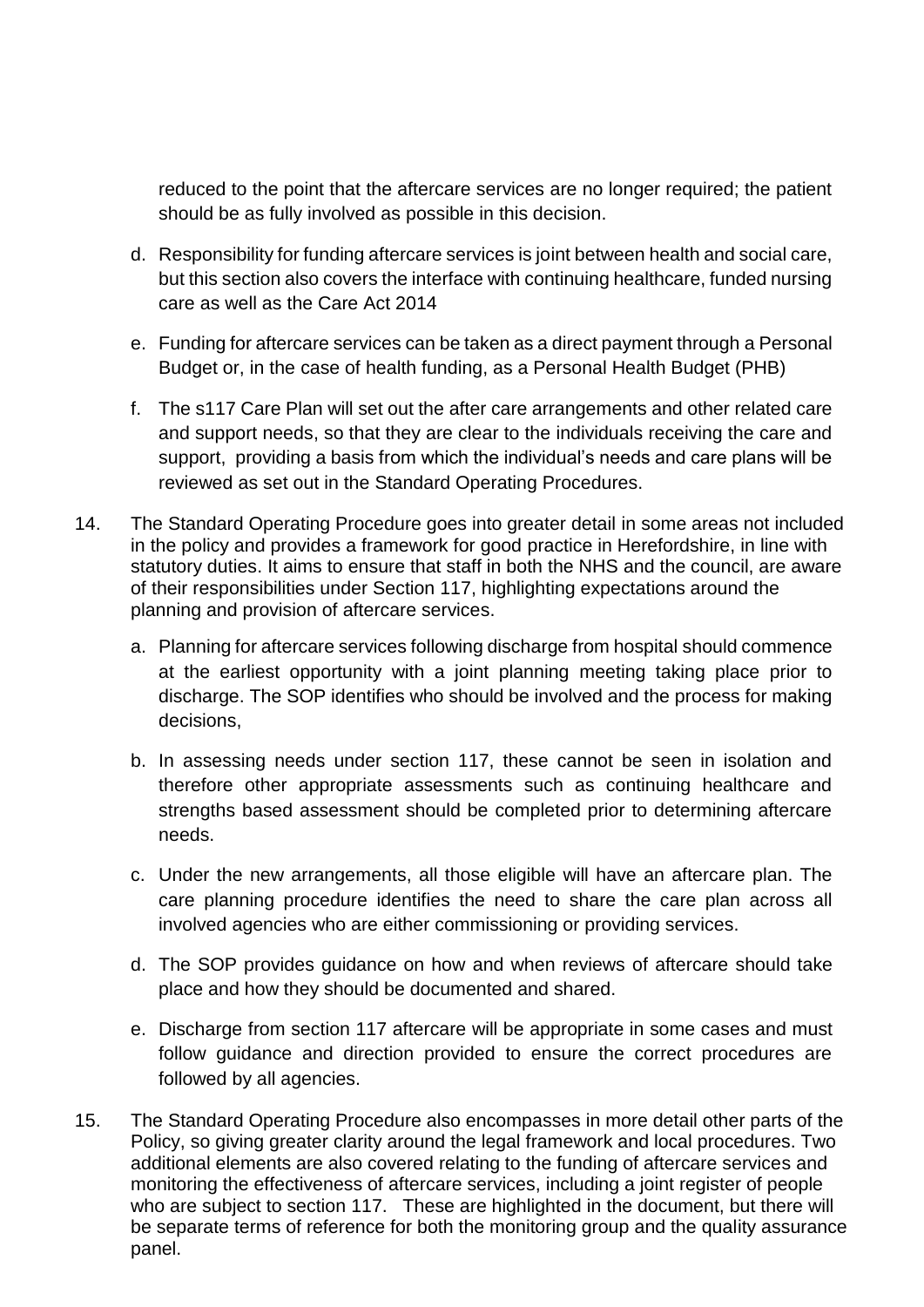- 16. A monitoring group is being established, comprising senior officers from the council, CCG and HWHCT. The group's purpose is to ensure the effectiveness and efficiency of section 117 aftercare services across the system, for all ages, and ensure compliance with the joint policy. The group's terms of reference are set out in annex 3 of the policy but some issues which the group will monitor include:
	- a. operational performance of section 117 services
	- b. the section 117 register, identifying trends, and recommending commissioning intentions
	- c. the continued effectiveness of the policy and SOP
	- d. compliance with the local policy and SOP, supported by periodical audit and review where appropriate.
- 17. A joint quality and assurance panel is established, meeting on a fortnightly basis to consider joint arrangements for aftercare plans and services. The panel will ensure that after care arrangements are appropriate, cost effective and comply with legal duties and responsibilities. Agreed terms of reference set out the purpose of the panel, who should attend and frequency of meetings. Specifically the panel will be responsible for considering all section 117 packages of care.
- 18. There are no procurement, human resources or specific ICT implications from the proposed new policy and SOP.

# **Community impact**

- 19. In addition to meeting statutory obligations the approval and implementation of the proposed Policy and SOP will help to ensure that all people who are entitled to aftercare services will be part of the planning process and have the opportunity to express their wishes and preferences about the care and support they receive once they have been discharged from hospital.
- 20. The county plan outlines three key themes of Sustainability, Connectivity and Wellbeing. The provision of the Section 117 Policy and SOP will better enable people who have been detained under the Mental Health Act 1983 to be connected and involved in decisions that impact on their wellbeing as they continue their recovery after leaving hospital. Access to universal services and supporting and connecting people to their own communities will also contribute to the ambition to protect and improve the lives of vulnerable people
- 21. The introduction of a joint review and monitoring group will ensure the effectiveness and efficiency of section 117 aftercare services across the system, for all ages, and ensure compliance with the agreed policy. This will include the monitoring and review of operational performance in respect of section 117 services and, commission periodic reviews and audits of compliance with the local policy and SOP.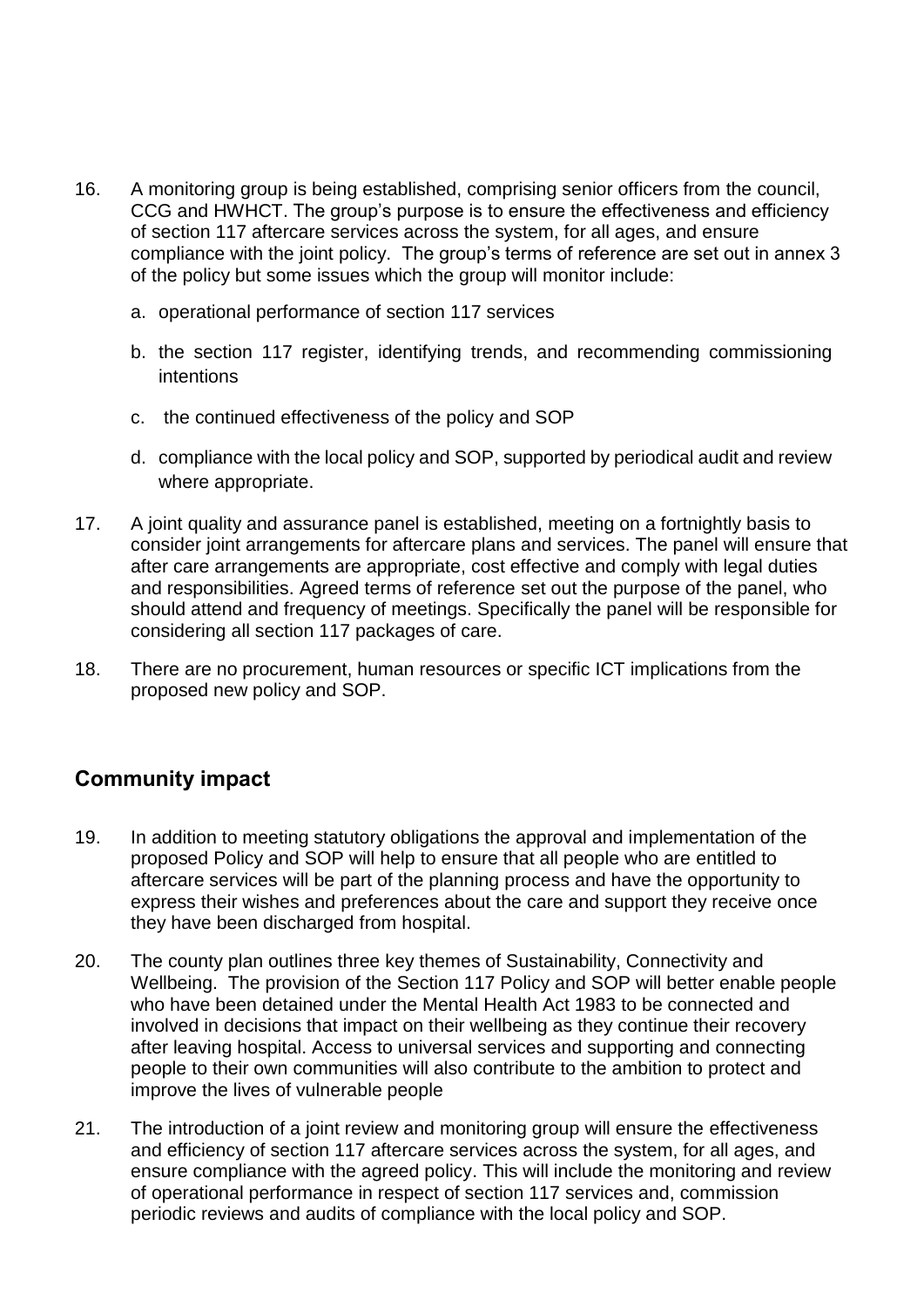- 22. There are no specific implications of this decision for health and safety. The council and NHS partners each take steps to promote appropriate health and safety practice in commissioning and contract arrangements for services for people with mental health needs.
- 23. There are no specific implications of the proposed policy or SOP for the corporate parenting responsibilities of the council and its partners. However, there will be a small number of cases of young people looked after by the council or leaving care who are eligible for aftercare after a period of detention. The revised procedural arrangements will help ensure that young people receive the right aftercare, with appropriate arrangements for its funding and review

#### **Environmental Impact**

- 24. Herefordshire Council provides and purchases a wide range of services for the people of Herefordshire. Together with partner organisations in the private, public and voluntary sectors we share a strong commitment to improving our environmental sustainability, achieving carbon neutrality and to protect and enhance Herefordshire's outstanding natural environment.
- 25. Approving the joint Policy and Standard Operating Procedures would be expected to have a neutral environmental impact, focused as they are on information and guidance around council activity that is already taking place.

# **Equality duty**

26. Under section 149 of the Equality Act 2010, the 'general duty' on public authorities is set out as follows:

A public authority must, in the exercise of its functions, have due regard to the need to: –

- a. eliminate discrimination, harassment, victimisation and any other conduct that is prohibited by or under this Act;
- b. advance equality of opportunity between persons who share a relevant protected characteristic and persons who do not share it;
- c. foster good relations between persons who share a relevant protected characteristic and persons who do not share it.
- 27. An Equality Impact Assessment has been carried out to assess the impact of the Joint Policy and Standard Operating Procedure to consider how people subject to Section 117 aftercare arrangement may be affected by the introduction of these documents.
- 28. Taking into consideration the Equality Act 2010 and the 9 protected characteristics of Age; Disability; Gender Reassignment; Marriage & Civil Partnership; Pregnancy & Maternity; Race; Religion & Belief; Sex; Sexual Orientation, The EIA found that there would be either a neutral or positive impact as a consequence of approving these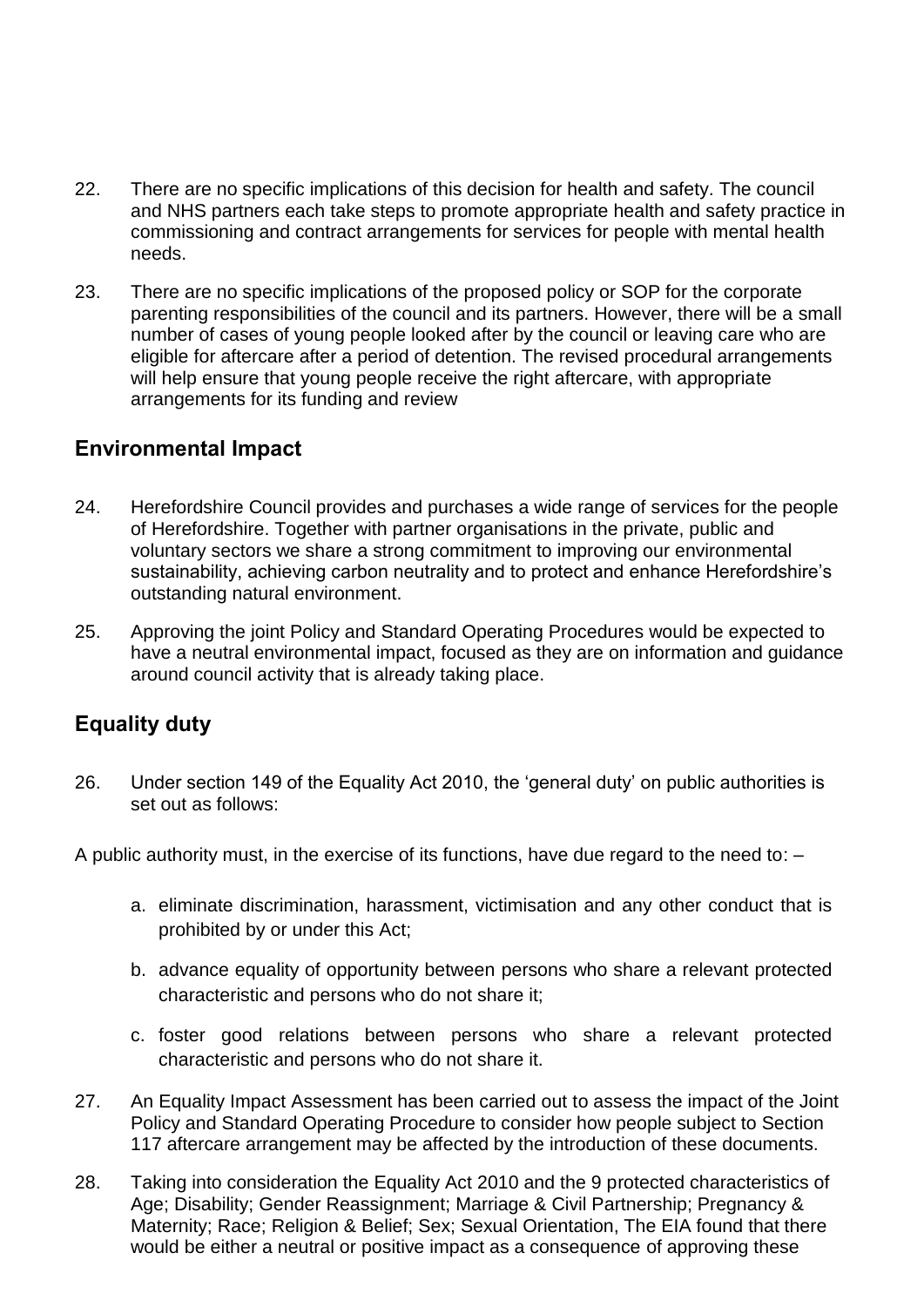policy documents. For example, Children and young people under 18 years have very discrete needs and all arrangements need to take account of parental views, whilst ensuring that the child or young person's welfare is paramount. This will be reflected in the policy and SOP. Existing arrangements are focused on adults, so the revisions will ensure people under 18 are fully included in section 117 arrangements and their outcomes monitored.

29. A copy of the Equality Impact Assessment can be found at Appendix 3

#### **Resource implications**

- 30. In Herefordshire, the estimated annual cost to the health and care system overall in providing services to people who are entitled under section 117 is £9,059,000. Of this total, the council spends £4,125,000, providing services to customers. However, this spending will address all of people's needs, and not just those related to services under section 117 (see paragraph 5 above)
- 31. The council's spending is distributed broadly as follows:
	- a. 84% of the costs are spent on some form of residential or nursing home placement or supported accommodation
	- b. 12% is provided to customers or their legal representative as a Direct Payment
	- c. The remaining 4% covers a range of services including transport and day care services
- 32. The proposed decision has no specific or immediate resources implications for the council, but will enable it in the future to monitor spending on aftercare services more closely. This monitoring will ensure that all spending is appropriate, and balance costs met under section 117 with spending on other support needs under the Care Act 2014 or other NHS funding streams such as Funded Nursing Care (FNC) or Continuing health care.
- 33. The arrangements will ensure that the balance of spending on section 117 aftercare services between the council and CCG is transparently fair and appropriate. In addition, they will ensure that for services provided under the Care Act and outside section 117, reasonable consideration can be given to any charging which may be appropriate. The arrangements for review under the policy and SOP will also ensure that spending continues only for as long as someone's need for aftercare services remains.

#### **Legal implications**

34. SECTION 117 of the Mental Health Act imposes an enforceable duty on Local Authorities and CCG's, on a joint basis, to provide and/or commission After Care Services to those that meet the relevant eligible criteria. By having a Joint Policy, this provides a clear understanding between the relevant parties as to the expectation and role of each party with regards to meeting SECTION 117 aftercare needs and any disagreement that may arise.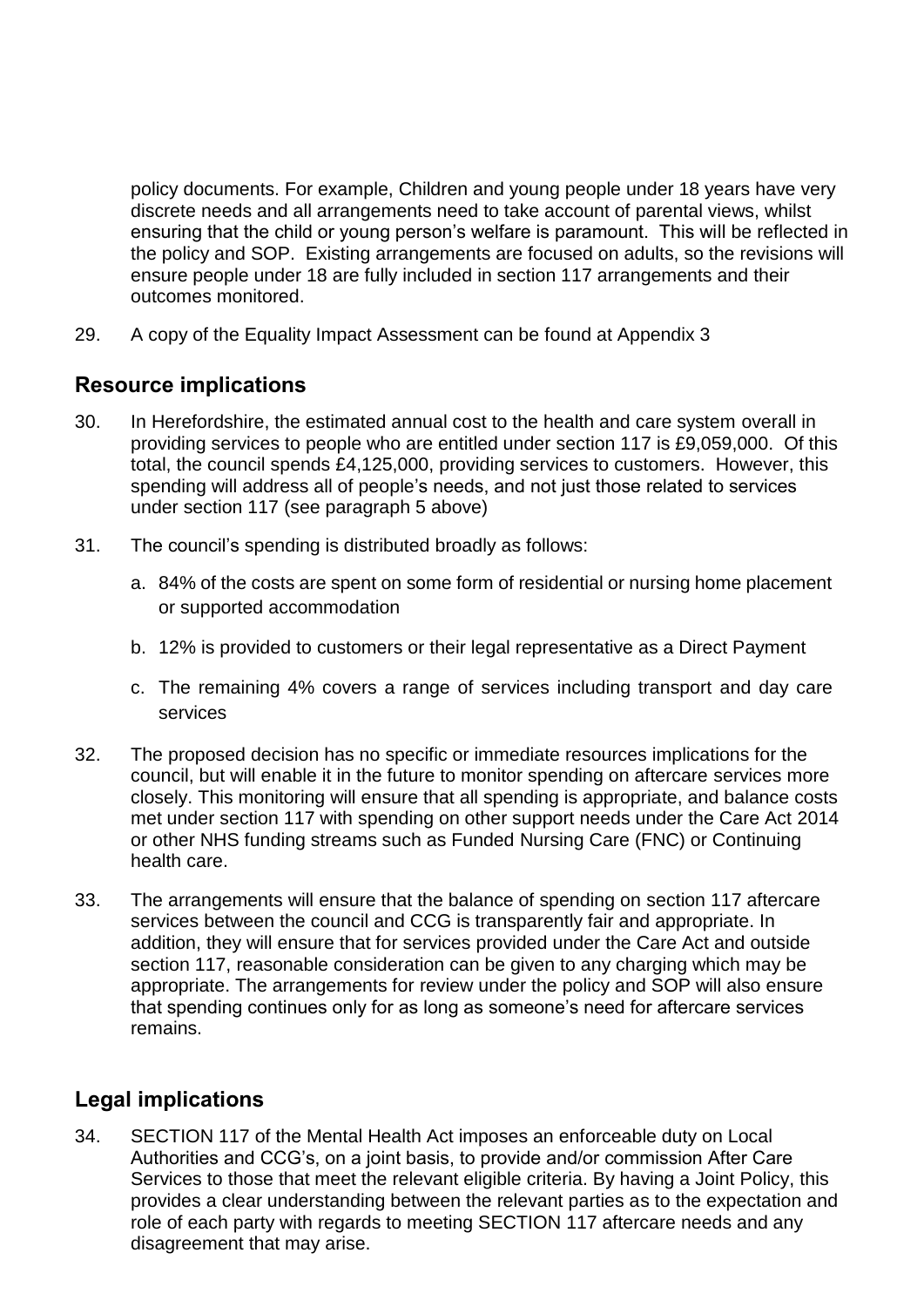# **Risk management**

35. Consideration is given to the risks / opportunities to the council if the recommendations are declined.

| are declined.                                                                                                                                                                                                                                                                                                                                                                                                                                                                                                                                                                                                                                                                                                                                                |                                                                                                                                                                                                                                                                                                                                                                                                                                                                                                                                                                                                                                        |
|--------------------------------------------------------------------------------------------------------------------------------------------------------------------------------------------------------------------------------------------------------------------------------------------------------------------------------------------------------------------------------------------------------------------------------------------------------------------------------------------------------------------------------------------------------------------------------------------------------------------------------------------------------------------------------------------------------------------------------------------------------------|----------------------------------------------------------------------------------------------------------------------------------------------------------------------------------------------------------------------------------------------------------------------------------------------------------------------------------------------------------------------------------------------------------------------------------------------------------------------------------------------------------------------------------------------------------------------------------------------------------------------------------------|
| Risk / opportunity                                                                                                                                                                                                                                                                                                                                                                                                                                                                                                                                                                                                                                                                                                                                           | Mitigation                                                                                                                                                                                                                                                                                                                                                                                                                                                                                                                                                                                                                             |
| Risk if Policy and SOP are not approved                                                                                                                                                                                                                                                                                                                                                                                                                                                                                                                                                                                                                                                                                                                      |                                                                                                                                                                                                                                                                                                                                                                                                                                                                                                                                                                                                                                        |
| <b>Risk to customers</b><br>Section 117 of the Mental Health Act<br>1983 places a joint responsibility of the<br>local authority and Clinical<br>Commissioning Group to provide<br>services to people who have previously<br>been detained in hospital under the Act.<br>The intention of Section 117 is to assist<br>recovery and help to prevent<br>deterioration in mental health and<br>further admissions to hospital. Without<br>the joint policy and SOP, staff may<br>neglect to assess needs appropriately<br>and consequently provide services that<br>do not meet the mental health needs of<br>the person, which could lead to relapse<br>and a return to hospital or, result in a<br>legal challenge to the council.<br>Legal and reputational. | The policy and Standard Operating<br>Procedure, set out clearly the legal<br>framework and provide guidance for<br>staff, in children's' and adult services<br>about the steps they should follow to<br>ensure compliance with legislation and<br>what actions have to be taken to involve<br>the customer in the assessment process<br>to ensure mental health care needs are<br>met appropriate with a focus on<br>recovery.<br><b>Additionally the Quality Assurance</b><br>Panel and the Review and Monitoring<br>Panel, will ensure proper oversight of<br>Section 117 arrangements monitoring<br>quality and cost effectiveness. |
| If the joint Section 117 Policy and<br><b>Standard Operating Procedure are not</b><br>approved, there is a clear risk that some<br>of the council's legal obligations could<br>be neglected, misapplied or                                                                                                                                                                                                                                                                                                                                                                                                                                                                                                                                                   | The policy and SOP clearly set out the<br>legal responsibilities for the council with<br>links to the overarching legislation such<br>as the Mental Health Act 1983 and the<br>Care Act 2014.                                                                                                                                                                                                                                                                                                                                                                                                                                          |
| misunderstood. This could lead to<br>challenge in the courts and litigation,<br>especially if the council was found to<br>have failed to meet its legal<br>responsibilities under the Mental Health<br>Act 1983                                                                                                                                                                                                                                                                                                                                                                                                                                                                                                                                              | The documents have been reviewed by<br>legal departments of both council and<br>CCG to ensure the documents are fully<br>appropriate and compliant with<br>legislation.                                                                                                                                                                                                                                                                                                                                                                                                                                                                |
| System Wide Risks;<br>Section 117 of the Mental Health Act<br>puts a joint responsibility on the local<br>CCG and the local authority to provide<br>aftercare services. In practise this also<br>means working closely with the local<br>mental health services provider. Without<br>agreed policy and procedure, this could                                                                                                                                                                                                                                                                                                                                                                                                                                 | The joint Policy and SOP have been<br>developed and written with cross<br>agency involvement. Senior operational<br>and commissioning officers from<br>Herefordshire Council, Herefordshire<br>and Worcestershire Clinical<br>Commissioning Group, Herefordshire                                                                                                                                                                                                                                                                                                                                                                       |

organisations about how regulations and Trust and, Worcestershire County

and Worcestershire Health and Care

lead to differences of opinion between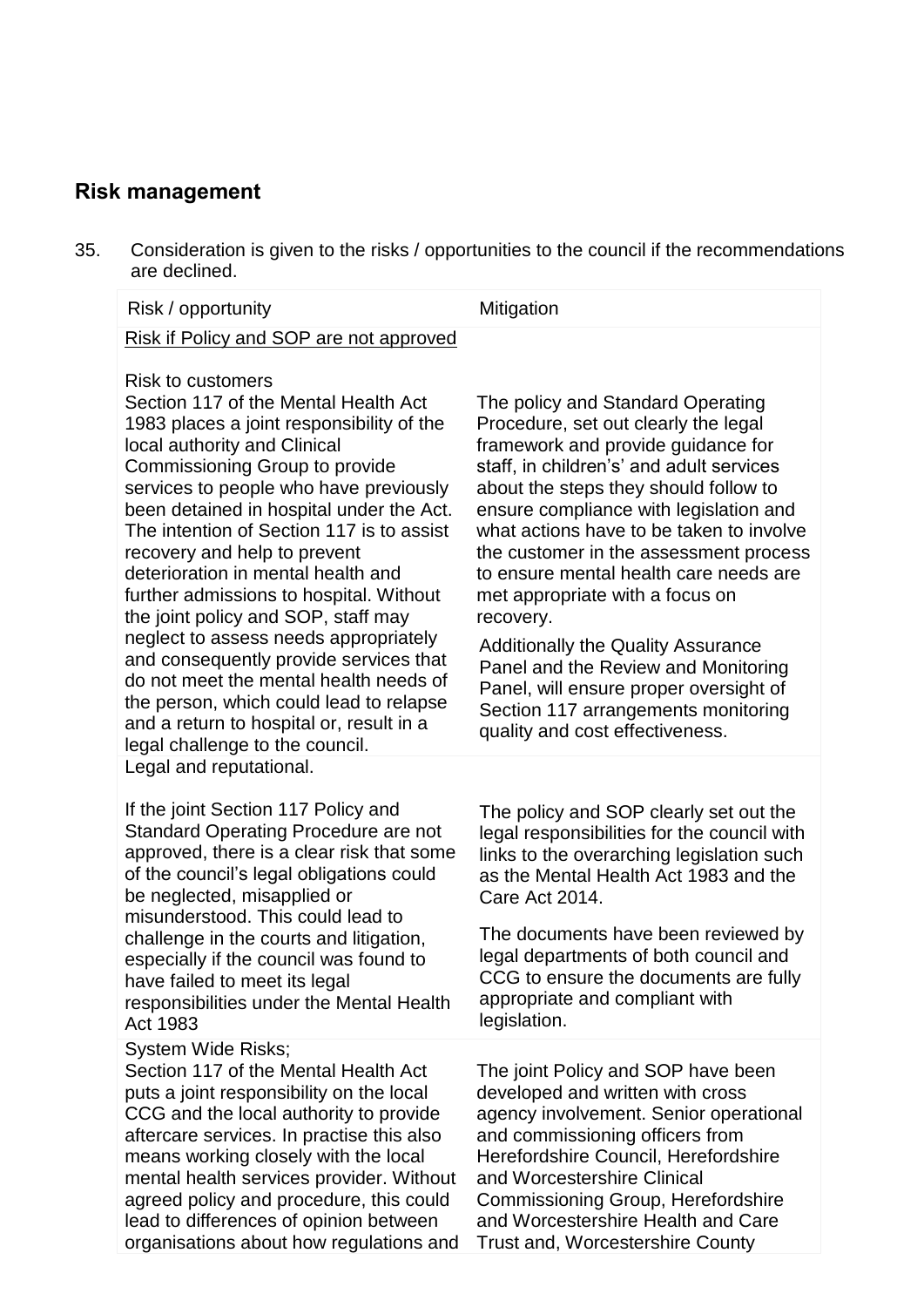duties should be interpreted and implemented. Organisational;

Council have worked together to ensure system wide agreement.

The joint Section 117 Policy and Standard Operating Procedures provide guidance and instruction for council employees. Without these documents staff, especially those who do not regularly work with people who are subject to Section 117 aftercare arrangements, could inadvertently act inappropriately or illegally which may result in legal challenge and reputational damage. The documents make very clear the expectations on staff to work within the legal framework and comply with locally agreed procedures. All staff who have any responsibilities around the implementation of Section 117 aftercare services will be expected to make full use of these documents so that professional and legal obligations are fully met. Risk if Policy and SOP are approved Changes in the statutory framework through case law Changes to the Mental Health Act and

to Section 117 can occur as a result of case law. This could lead to parts of the policy and SOP being out of date or incorrect.

Changes in Legislation There is likely to be a review of the Mental Health Act 1983 within the next two years which may have an impact on section 117 provisions.

The Section ii7 Monitoring Group will ensure that any changes to aftercare regulations as a result of case law will be identified as and when they occur and any subsequent amendments to the documents take place in a timely way.

The section 117 Monitoring Group will keep under scrutiny any Mental Health Act changes and ensure that the policy and SOP are updated to comply with any changes as they are implemented.

#### **Consultees**

- 36. The process of developing the joint Policy and Standard Operating Procedure has taken place over a number of months with cross agency involvement. This has enabled consultation of senior officers of the CCG and HWHCT and those agencies have also engaged with experts by experience who advise them. That consultation with health partners has helped shape the draft policy and SOP overall, rather than changing or influencing any particular section or aspect. .
- 37. A political group's consultation has been undertaken. There was a response from the Independents for Herefordshire group, recognising the importance of up to date and